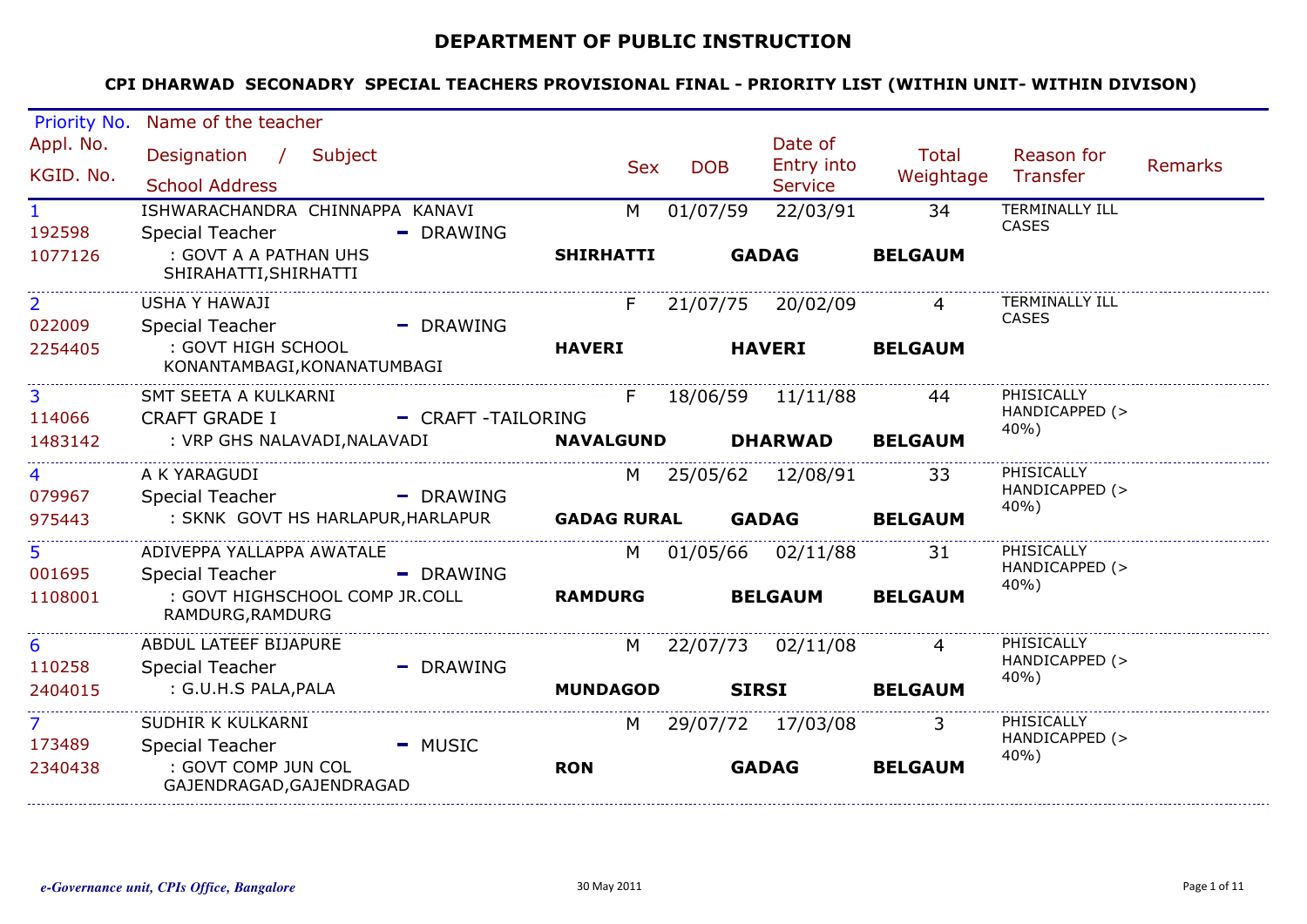| Priority No.                   | Name of the teacher                                                                                          |                          |              |     |            |                                         |                                    |                                                         |         |
|--------------------------------|--------------------------------------------------------------------------------------------------------------|--------------------------|--------------|-----|------------|-----------------------------------------|------------------------------------|---------------------------------------------------------|---------|
| Appl. No.<br>KGID. No.         | Designation / Subject<br><b>School Address</b>                                                               |                          |              | Sex | <b>DOB</b> | Date of<br>Entry into<br><b>Service</b> | <b>Total</b><br>Weightage Transfer | Reason for                                              | Remarks |
|                                | GAYATRI VEERAPPA MAYACHARI                                                                                   |                          |              |     |            | F 20/07/72 20/08/02                     | 16                                 | WIDOWS                                                  |         |
| 239176<br>1928140              | CRAFT GRADE II<br>: GOVT HIGHSCHOOL <b>SECULAR SECURITY</b><br>CHIKKABELLIKATTI, CHIKKABELLIKATTI            | - CRAFT -TAILORING       |              |     |            | <b>BAILHONGAL BELGAUM</b>               | <b>BELGAUM</b>                     |                                                         |         |
| $9 \left( \frac{1}{2} \right)$ |                                                                                                              |                          |              |     |            |                                         |                                    | WIDOWS                                                  |         |
| 025703                         | <b>CRAFT GRADE I</b><br>1500798 : GHS BAMMIGATTI, BAMMIGATTI <b>KALGHATAGI DHARWAD BELGAUM</b>               | - CRAFT-TAILORING        |              |     |            |                                         |                                    |                                                         |         |
| 10<br>181400                   | <b>CRAFT GRADE I</b>                                                                                         | - CRAFT -TAILORING       |              |     |            |                                         |                                    | WIDOWS                                                  |         |
|                                | 2105663 : GOVT HIGHSCHOOL SATTIGERI, SATTIGERI SOUNDATTI BELGAUM BELGAUM                                     |                          |              |     |            |                                         |                                    |                                                         |         |
| 085562                         | JAYASHREE SHIVASANGAPPA INJAGANERI F 20/04/57 24/03/90 26 DEFENCE CASES<br>CRAFT GRADE II - CRAFT -TAILORING |                          |              |     |            |                                         |                                    |                                                         |         |
| 1018727                        | : GOVT JR.COLLEGE<br>NEERABUDIHAL, NEERABUDIHAL                                                              |                          |              |     |            | BADAMI BAGALKOT BELGAUM                 |                                    |                                                         |         |
| $12 \quad \bullet$<br>042911   | M G MAKANDAR<br>Special Teacher - DRAWING                                                                    |                          |              |     |            |                                         | M 16/08/62 30/01/85 48             | <b>HUSBAND AND</b><br>WIFE BOTH IN<br><b>GOVERNMENT</b> |         |
| 1160558                        | : GOVT.H.S.BELAVI,BELAVI <b>And Aukkeri Chikkodi Belgaum</b>                                                 |                          |              |     |            |                                         |                                    |                                                         |         |
| 13<br>047587                   | AKKAMAHADEVI NINGAPPA JANAMATTI 6 68/09/59 23/01/84 44<br><b>CRAFT GRADE I</b>                               | - CRAFT-TAILORING        |              |     |            |                                         |                                    | <b>HUSBAND AND</b><br>WIFE BOTH IN                      |         |
| 647887                         | : GOVT JR.COLLEGE<br>(HS)MUGALLALI, MUGALALLI                                                                |                          |              |     |            | BAGALKOT BAGALKOT BELGAUM               |                                    | <b>GOVERNMENT</b>                                       |         |
| 14<br>221095                   | VASANT ADIVEPPA KAMBLE<br>Special Teacher - DRAWING                                                          |                          |              |     |            | M 01/06/67 03/10/88 42                  |                                    | HUSBAND AND<br>WIFE BOTH IN                             |         |
| 1030757                        | : GOVT H.S., KOT                                                                                             | HUKKERI CHIKKODI BELGAUM |              |     |            |                                         |                                    | GOVERNMENT                                              |         |
| 15                             | VIDYAVATHI U KAMBLE<br>247966 CRAFT GRADE I                                                                  | - CRAFT-TAILORING        | F            |     |            | 06/03/67 16/12/88 42                    |                                    | HUSBAND AND<br>WIFE BOTH IN                             |         |
| 1154059                        | : GHS KIRESUR,KIRESUR                                                                                        |                          | <b>HUBLI</b> |     |            | <b>DHARWAD</b>                          | <b>BELGAUM</b>                     | <b>GOVERNMENT</b>                                       |         |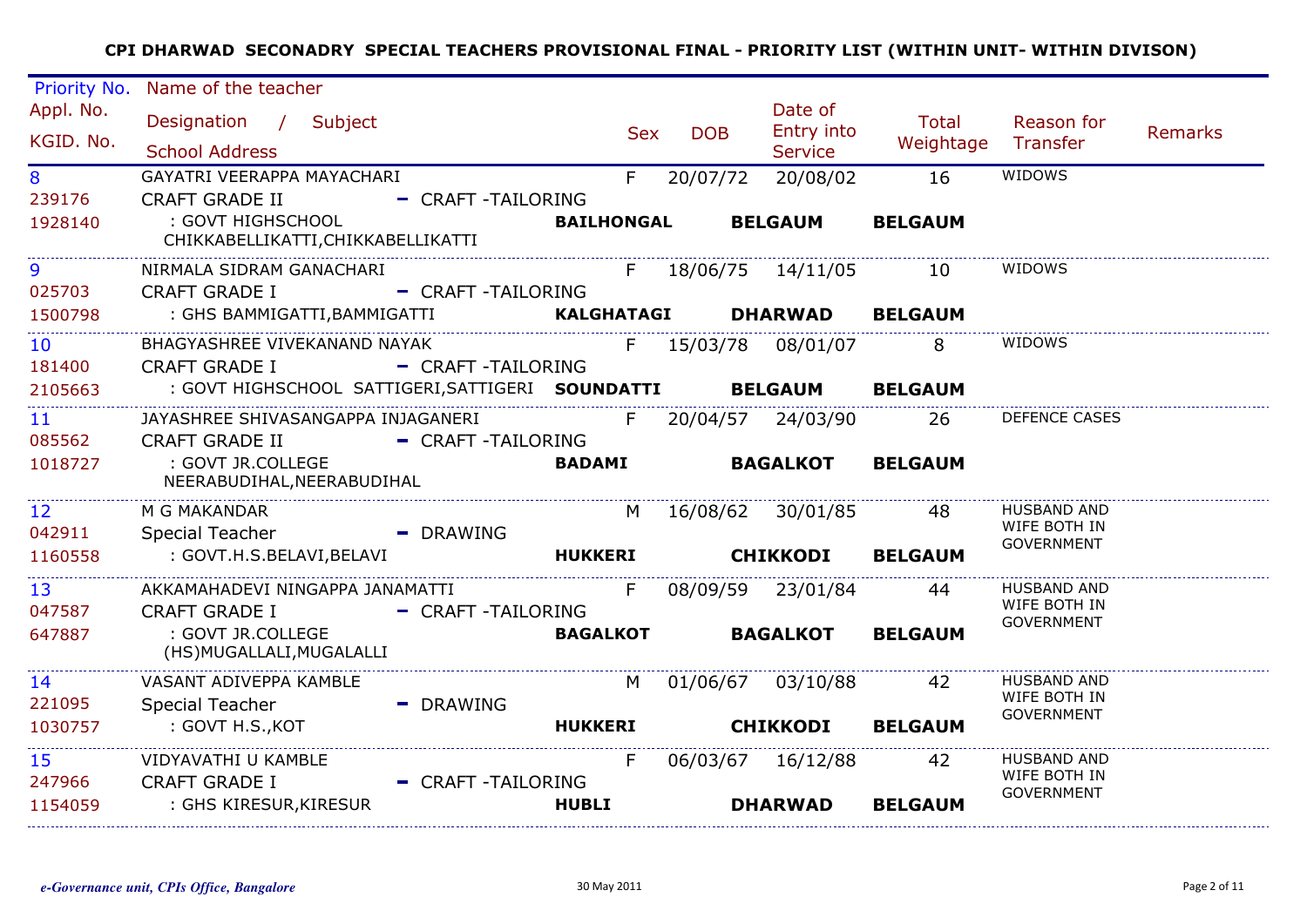| Priority No.              | Name of the teacher                                                        |                        |               |            |            |                                         |                           |                                                         |         |
|---------------------------|----------------------------------------------------------------------------|------------------------|---------------|------------|------------|-----------------------------------------|---------------------------|---------------------------------------------------------|---------|
| Appl. No.<br>KGID. No.    | Designation / Subject<br><b>School Address</b>                             |                        |               | <b>Sex</b> | <b>DOB</b> | Date of<br>Entry into<br><b>Service</b> | <b>Total</b><br>Weightage | Reason for<br>Transfer                                  | Remarks |
| 16<br>024072              | TIMMAPPA HALA NAIK<br>Special Teacher                                      | $\blacksquare$ DRAWING |               | M          | 20/03/61   | 22/07/96                                | 28                        | <b>HUSBAND AND</b><br>WIFE BOTH IN<br><b>GOVERNMENT</b> |         |
| 2085264                   | : GOVT HIGHSCHOOL<br>CASTLEROCK, CASTLEROCK                                |                        | <b>JOIDA</b>  |            |            | <b>SIRSI</b>                            | <b>BELGAUM</b>            |                                                         |         |
| 17<br>179394              | MANJULA HANAMANTAPPA PATTAR<br>Special Teacher                             | - DRAWING              |               |            |            | F 22/07/74 01/06/02 16                  |                           | <b>HUSBAND AND</b><br>WIFE BOTH IN                      |         |
| 1877818                   | : GHS SUNAG, SUNAG                                                         |                        | <b>BILAGI</b> |            |            | <b>BAGALKOT</b>                         | <b>BELGAUM</b>            | <b>GOVERNMENT</b>                                       |         |
| 18<br>059389              | <b>JYOTI NAIK</b><br>CRAFT GRADE I - CRAFT -TAILORING                      |                        |               |            |            | F 01/06/76 25/07/02 16                  |                           | <b>HUSBAND AND</b><br>WIFE BOTH IN<br>GOVERNMENT        |         |
| 1807273                   | : GOVT PU COLLEGE ARJUNAGI, ARJUNAGI BIJAPUR RURAL BIJAPUR BELGAUM         |                        |               |            |            |                                         |                           |                                                         |         |
| 19<br>082427              | BASANAGOUDA GOUDAPPA PATIL<br>Special Teacher - DRAWING                    |                        |               |            |            | M 01/06/68 15/07/02 13                  |                           | <b>HUSBAND AND</b><br>WIFE BOTH IN<br>GOVERNMENT        |         |
| 1916401                   | : GOVT HS BARADUR, BARADUR <b>MUNDARAGI</b>                                |                        |               |            |            | <b>GADAG</b>                            | <b>BELGAUM</b>            |                                                         |         |
| 20<br>130278              | AJITA ALIAS MALLAMMA S HARAWAL<br>Special Teacher - DRAWING                |                        |               |            |            | F 19/09/77 30/08/08 4                   |                           | <b>HUSBAND AND</b><br>WIFE BOTH IN                      |         |
| 2278978                   | : GOVT H.S.,KOTTALGI                                                       | <b>ATHANI CHIKKODI</b> |               |            |            |                                         | <b>BELGAUM</b>            | <b>GOVERNMENT</b>                                       |         |
| 21<br>131473              | MUDIYAMMANAVARA S D<br>Special Teacher - - - - - - - DRAWING               |                        |               |            |            | M 24/10/79 16/01/09 4                   |                           | HUSBAND AND<br>WIFE BOTH IN<br><b>GOVERNMENT</b>        |         |
| 2370867                   | : GOVT HS KITTALI,KITTALI <b>ALLA BADAMI BAGALKOT BELGAUM</b>              |                        |               |            |            |                                         |                           |                                                         |         |
| 22 <sub>2</sub><br>108198 | SHIVAMMA G NAIK THE SHIVAMMA G NAIK<br>CRAFT GRADE I - CRAFT -TAILORING    |                        |               | F          |            | 13/12/60 01/11/88 44                    |                           | <b>HUSBAND OR</b><br>WIFE IN                            |         |
| 1048044                   | : G H S HADINBAL, HADINBAL <b>The MONAGE HONNAVAR CONTRANT BELGAUM</b>     |                        |               |            |            |                                         |                           | <b>GOVERNMENT</b>                                       |         |
| 23<br>046300              | SHARADA DEVAPPA NAIK NATURAL SHARADA DEVAPPA NAIK<br><b>CRAFT GRADE II</b> | - CRAFT-TAILORING      |               | F          |            | 01/07/61 02/11/88 42                    |                           | HUSBAND OR<br>WIFE IN<br><b>GOVERNMENT</b>              |         |
| 1047170                   | : GOVT PU COLLEGE NANIKATTA,TYAGALI           SIDDAPUR                     |                        |               |            |            | <b>SIRSI</b>                            | <b>BELGAUM</b>            |                                                         |         |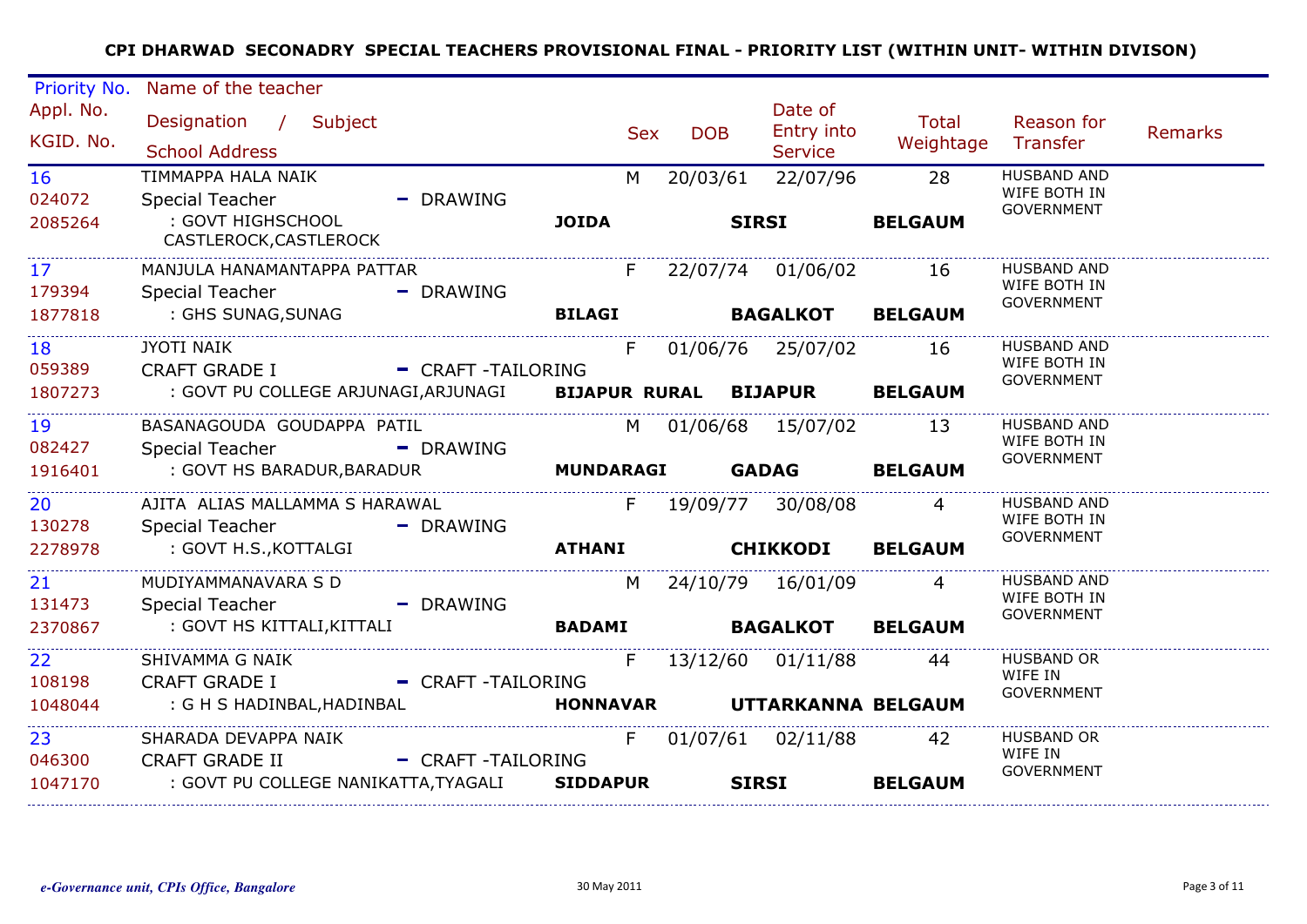| Priority No.              | Name of the teacher                                                                                       |                                   |            |                                         |                             |                                                   |                |
|---------------------------|-----------------------------------------------------------------------------------------------------------|-----------------------------------|------------|-----------------------------------------|-----------------------------|---------------------------------------------------|----------------|
| Appl. No.<br>KGID. No.    | Designation / Subject<br><b>School Address</b>                                                            | Sex                               | <b>DOB</b> | Date of<br>Entry into<br><b>Service</b> | Total<br>Weightage Transfer | Reason for                                        | <b>Remarks</b> |
| 24<br>071385              | NAGAMMA SHIVAPPA PADESUR<br><b>CRAFT GRADE I</b><br>- CRAFT -TAILORING                                    | F                                 | 01/06/62   | 18/12/89                                | 40                          | <b>HUSBAND OR</b><br>WIFE IN<br><b>GOVERNMENT</b> |                |
| 1041770                   | : G JR. COLL KAMADOLLI, KAMADOLLI                                                                         | <b>KUNDAGOL</b>                   |            | <b>DHARWAD</b>                          | <b>BELGAUM</b>              |                                                   |                |
| 25 <sub>1</sub><br>126574 | SMT SUREKHA LAXMAN SALUNKE<br><b>CRAFT GRADE I</b><br>- CRAFT -TAILORING                                  |                                   |            | F 07/12/67 02/11/88 37                  |                             | HUSBAND OR<br>WIFE IN                             |                |
| 1017034                   |                                                                                                           |                                   |            | <b>CHIKKODI</b>                         | <b>BELGAUM</b>              | GOVERNMENT                                        |                |
| 26<br>232316              | GEETA BHIMARAO HONGAL<br>- CRAFT -TAILORING<br>CRAFT GRADE II                                             |                                   |            | F 12/03/67 21/06/02 16                  |                             | <b>HUSBAND OR</b><br>WIFE IN                      |                |
| 1925956                   | : GOVT HIGHSCHOOL VANNUR,VANNUR                  BAILHONGAL               BELGAUM            BELGAUM      |                                   |            |                                         |                             | <b>GOVERNMENT</b>                                 |                |
| 27 <sup>2</sup><br>103032 | SUVARNA GANGAPPA HALAGATTI<br>CRAFT GRADE I - CRAFT -TAILORING                                            |                                   |            | F 03/10/74 05/08/02 16                  |                             | <b>HUSBAND OR</b><br>WIFE IN                      |                |
| 1886278                   | : G H S YELLAPUR,YELLAPUR                                                                                 | YELLAPUR SIRSI BELGAUM            |            |                                         |                             | <b>GOVERNMENT</b>                                 |                |
| 28<br>053367              | SUJATA SANGAPPA MOGALI<br>Special Teacher - DRAWING                                                       |                                   |            | F 23/02/75 01/06/02 14                  |                             | HUSBAND OR<br>WIFE IN<br><b>GOVERNMENT</b>        |                |
| 1878858<br>.              | : GOVT URDU HIGH SCHOOL<br>NIDAGUNDI, NIDAGUNDI                                                           | <b>BASAVAN</b><br><b>BAGEWADI</b> |            | <b>BIJAPUR BELGAUM</b>                  |                             |                                                   |                |
| 29<br>062484              | VIRUPAXAPPA MALLAPPA NAVI<br>Special Teacher<br>- DRAWING                                                 |                                   |            |                                         | M 18/04/59 09/01/95 8       | HUSBAND OR<br>WIFE IN<br>GOVERNMENT               |                |
| 1827480                   | : YAJAMAN G F, UPNAL GOVT HS <b>SHIRHATTI GADAG BELGAUM</b><br>RAMAGERI, RAMAGIRI                         |                                   |            |                                         |                             |                                                   |                |
| 30<br>241271              | NEELAMMA L SHASHIMATHA                                                                                    | $F -$                             |            | 30/06/62 10/05/07 8                     |                             | HUSBAND OR<br>WIFE IN                             |                |
| 1799011                   | <b>Special Teacher</b><br>- DRAWING<br>: GOVT HIGH SCHOOL HARANGIRI, HARANAGIRIRANNEBENNUR HAVERI BELGAUM |                                   |            |                                         |                             | <b>GOVERNMENT</b>                                 |                |
| 31                        | PRAJNA HEGDE                                                                                              | F.                                |            | 24/06/78 25/10/08                       | $\overline{4}$              | <b>HUSBAND OR</b><br>WIFE IN                      |                |
| 224443<br>2253769         | Special Teacher<br>$\blacksquare$ DRAMA<br>: GOVT HIGH SCHOOL MANTAGI, MANTAGI HANAGAL                    |                                   |            | <b>HAVERI</b>                           | <b>BELGAUM</b>              | GOVERNMENT                                        |                |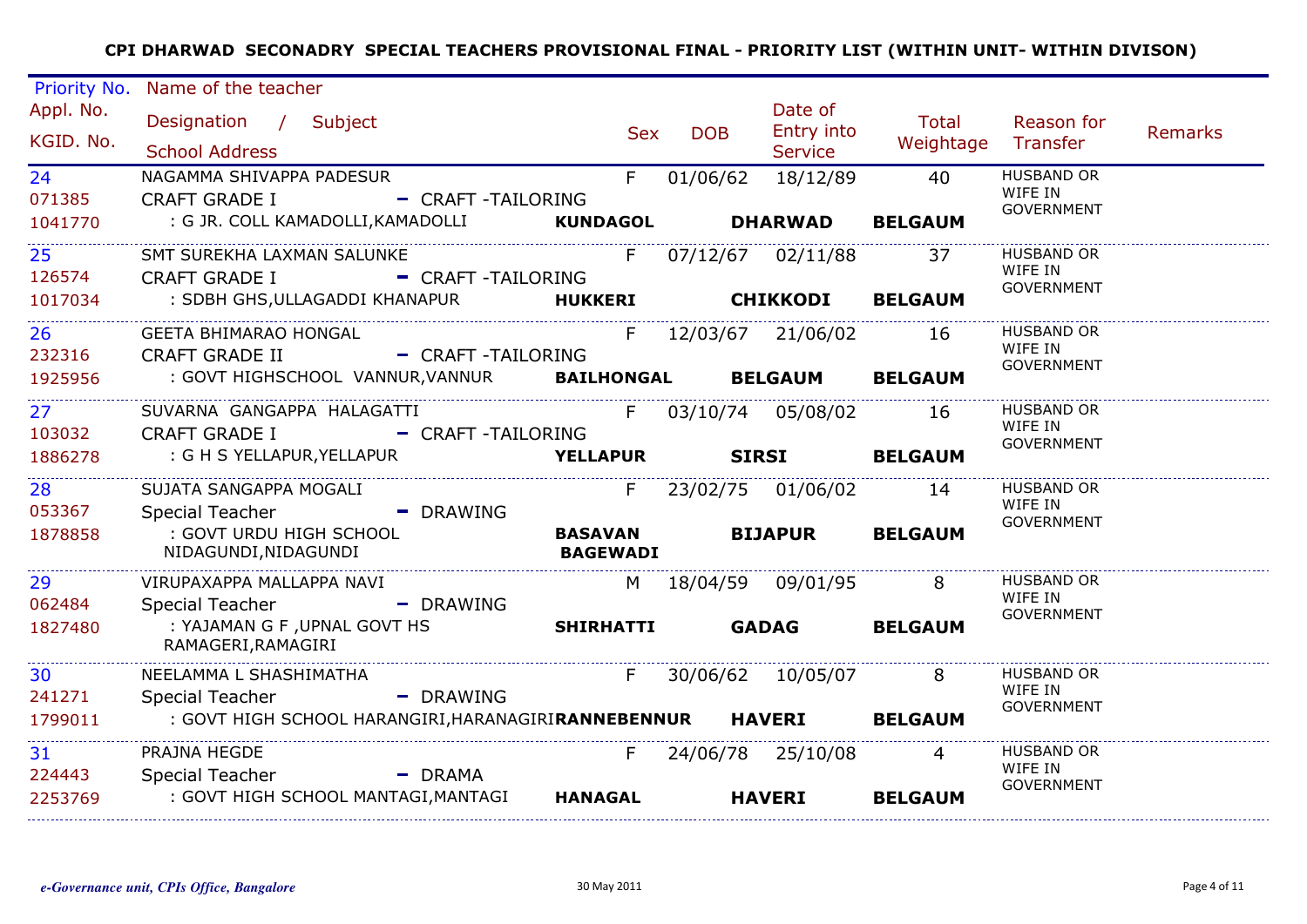| Priority No.           | Name of the teacher                                                      |                                      |     |            |                              |                             |                             |         |
|------------------------|--------------------------------------------------------------------------|--------------------------------------|-----|------------|------------------------------|-----------------------------|-----------------------------|---------|
| Appl. No.<br>KGID. No. | Designation / Subject                                                    |                                      | Sex | <b>DOB</b> | Date of<br><b>Entry into</b> | Total<br>Weightage Transfer | Reason for                  | Remarks |
|                        | <b>School Address</b>                                                    |                                      |     |            | Service                      |                             |                             |         |
| 32 <sup>2</sup>        | MALLIKAJAHAN KHAJAPASHA PATEL                                            |                                      |     |            | F 01/06/62 03/11/88 42       |                             | <b>OTHER CASES</b>          |         |
| 131112                 | <b>CRAFT GRADE I</b>                                                     | - CRAFT -TAILORING                   |     |            |                              |                             | <b>WOMEN</b>                |         |
| 1017564                | : GOVT. B.G.TUMBAGI HS<br>MADIKESHIRUR, MADIKESHIRUR                     |                                      |     |            | MUDDEBIHAL BIJAPUR           | <b>BELGAUM</b>              |                             |         |
| 33                     | SUMITRA PRAMESHWARAPPA DODMANI                                           |                                      |     |            | F 29/03/67 07/11/88 40.5     |                             | OTHER CASES                 |         |
| 006870                 | CRAFT GRADE II - CRAFT -TAILORING                                        |                                      |     |            |                              |                             | <b>WOMEN</b>                |         |
| 1154082                | : GOVT HS BELAHOD,BELHOD                                                 | HOD <b>GADAG RURAL GADAG BELGAUM</b> |     |            |                              |                             |                             |         |
| 34                     | NIRMALA BALAPPA SANGALE THE SERIES OF THE 19/03/53 01/06/90 40           |                                      |     |            |                              |                             | OTHER CASES                 |         |
| 131135                 | <b>Special Teacher</b>                                                   | - DRAWING                            |     |            |                              |                             | <b>WOMEN</b>                |         |
| 1197888                | : AGHS CHINCHANI,CHINCHANI                                               | CHIKODI CHIKKODI BELGAUM             |     |            |                              |                             |                             |         |
| $35 - 1$               | SHEELAVATHI                                                              |                                      |     |            | F 15/07/69 01/06/02 16       |                             | OTHER CASES                 |         |
| 012158                 | CRAFT GRADE I - CRAFT -TAILORING                                         |                                      |     |            |                              |                             | <b>WOMEN</b>                |         |
|                        | 1812071 : FCM GOVT PU COLL GUDAGERI, GUDAGERI KUNDAGOL DHARWAD BELGAUM   |                                      |     |            |                              |                             |                             |         |
| $36 - 36$              | SHOBHA BHIMRAO MARADI                                                    |                                      |     |            | F 02/01/69 29/06/02 16       |                             | OTHER CASES                 |         |
| 044854                 | <b>CRAFT GRADE I</b>                                                     | - CRAFT -TAILORING                   |     |            |                              |                             | <b>WOMEN</b>                |         |
| 1929606                | EXAMPLE SOVT H.S, YADUR CHIKODI CHIKODI CHIKKODI BELGAUM                 |                                      |     |            |                              |                             |                             |         |
| 37<br>228294           | <b>VEENA S HAVANUR</b><br>- DRAWING<br>Special Teacher                   |                                      |     |            | F 05/05/73 22/07/02 12       |                             | OTHER CASES<br><b>WOMEN</b> |         |
|                        | 1879584 : GOVT PB PU JR.COLL. HUNNUR, HUNNUR JAMAKHANDI BAGALKOT BELGAUM |                                      |     |            |                              |                             |                             |         |
| 38                     | REKHA HALEMATHA                                                          |                                      |     |            | F 15/05/77 16/01/04 8        |                             | <b>OTHER CASES</b>          |         |
| 030981                 | Special Teacher - CRAFT - CERAMICS                                       |                                      |     |            |                              |                             | <b>WOMEN</b>                |         |
| 1715250                | : G P U C MANKI, MANKI                                                   |                                      |     |            |                              |                             |                             |         |
| 39                     | ANASUYA GANAPATI HEGDE                                                   |                                      |     |            | F 22/11/59 02/05/07 8        |                             | OTHER CASES                 |         |
| 072443                 | <b>CRAFT GRADE I</b>                                                     | - CRAFT-TAILORING                    |     |            |                              |                             | <b>WOMEN</b>                |         |
| 1889615                | : G H S HALLIBAIL,HALLIBAIL                                              |                                      |     |            | SIDDAPUR SIRSI BELGAUM       |                             |                             |         |
|                        |                                                                          |                                      |     |            |                              |                             | OTHER CASES                 |         |
| 40<br>023735           | GEETANJALI SURESH KULAKARNI                                              |                                      |     |            | F 22/07/80 10/10/08 4        |                             | <b>WOMEN</b>                |         |
| 2313725                | <b>Special Teacher</b>                                                   | - DRAWING                            |     |            |                              | <b>BELGAUM</b>              |                             |         |
|                        |                                                                          |                                      |     |            |                              |                             |                             |         |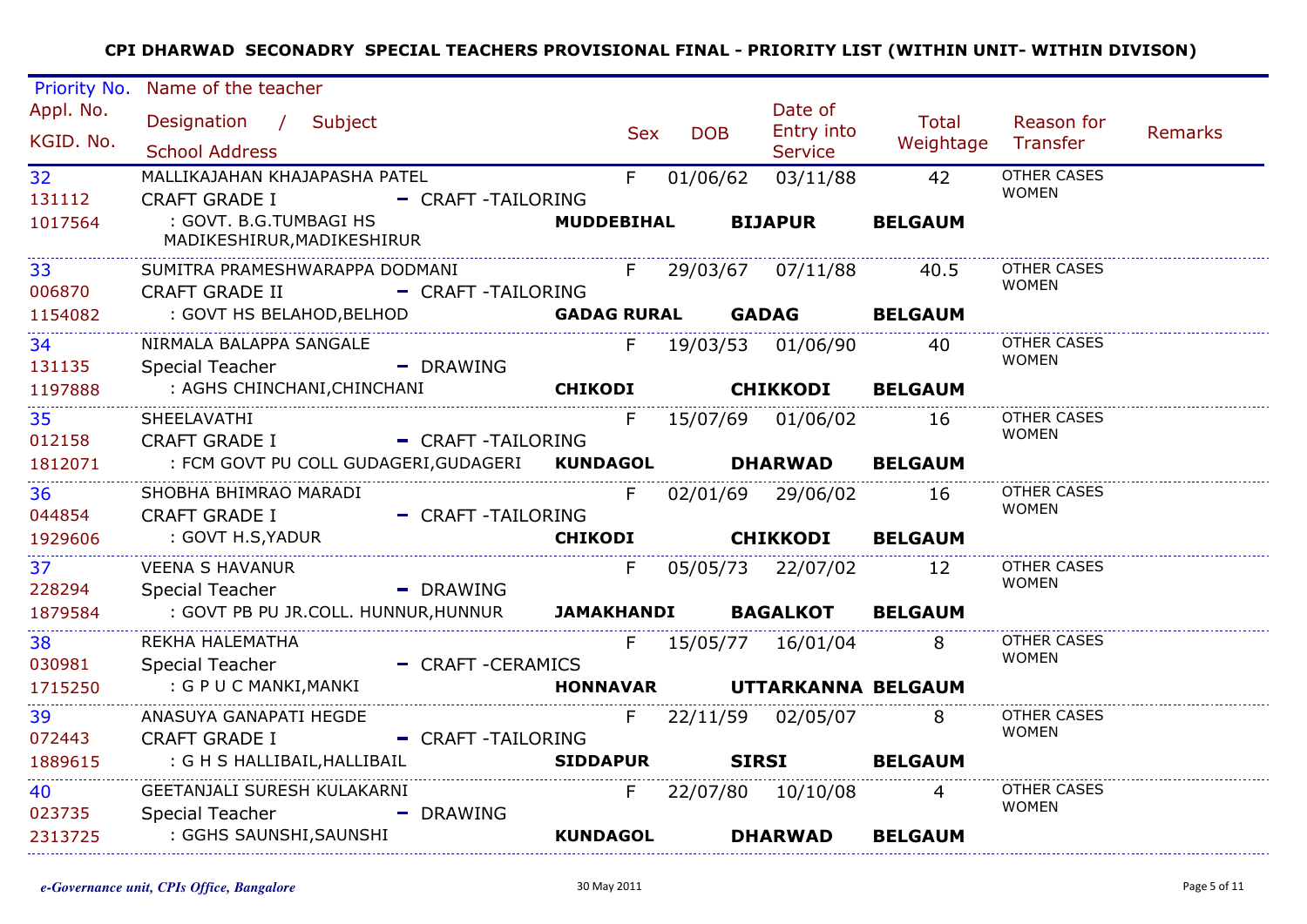| Priority No.           | Name of the teacher                                                    |                 |                |            |                         |                                    |                        |                |
|------------------------|------------------------------------------------------------------------|-----------------|----------------|------------|-------------------------|------------------------------------|------------------------|----------------|
| Appl. No.<br>KGID. No. | Designation / Subject<br><b>School Address</b>                         |                 | <b>Sex</b>     | <b>DOB</b> | Date of<br>Entry into   | <b>Total</b><br>Weightage Transfer | Reason for             | <b>Remarks</b> |
|                        |                                                                        |                 |                |            | <b>Service</b>          |                                    |                        |                |
| 41<br>038695           | MAHANTESH BASAPPA HUBBALLI                                             |                 | M <sub>1</sub> |            | 01/07/72 16/08/02 12    |                                    | OFFICE BEARER          |                |
| 1886616                | <b>Special Teacher</b><br>- DRAWING<br>: G H S CHIGALLI,CHIGALLI       | <b>MUNDAGOD</b> |                |            | SIRSI BELGAUM           |                                    |                        |                |
| 42                     | RAVINDRANATH RUDRESH GUDISAGAR                                         |                 |                |            |                         | M 18/02/57 14/06/78 63             | <b>OTHER CASES MEN</b> |                |
| 223878                 | - DRAWING<br>Special Teacher                                           |                 |                |            |                         |                                    |                        |                |
| 634199                 | : GOVT PU COL HATTIMATTUR, HATTIMATTUR SAVANUR <b>HAVERI BELGAUM</b>   |                 |                |            |                         |                                    |                        |                |
| 43                     | R S TRIMALLE                                                           |                 |                |            |                         | M 22/06/58 28/09/78 60             | OTHER CASES MEN        |                |
| 055530                 | CRAFT GRADE I - CRAFT -TAILORING                                       |                 |                |            |                         |                                    |                        |                |
| 460332                 |                                                                        |                 |                |            |                         |                                    |                        |                |
| 44 – 1                 | CHANDRASHEKHER K MULAGUND                                              |                 |                |            | M 01/01/61 12/01/84 52  |                                    | OTHER CASES MEN        |                |
| 011715                 | <b>Special Teacher</b><br>- DRAWING                                    |                 |                |            |                         |                                    |                        |                |
| 660634                 |                                                                        |                 |                |            |                         |                                    |                        |                |
| 45                     | MOHAN SHANKAREPPA CHIKKORDE                                            |                 |                |            |                         | M 14/02/54 01/11/88 44             | OTHER CASES MEN        |                |
| 047204                 | CRAFT GRADE I - CRAFT -TAILORING                                       |                 |                |            |                         |                                    |                        |                |
| 1105879                | : GOVT H.S.,GUDAS                                                      |                 |                |            | <b>CHIKKODI BELGAUM</b> |                                    |                        |                |
| 46                     | SURESH FAKIRAPPA BETGERI                                               |                 |                |            |                         | M 19/05/60 02/11/88 44             | OTHER CASES MEN        |                |
| 210508                 | - DRAWING<br><b>Special Teacher</b>                                    |                 |                |            |                         |                                    |                        |                |
| 1154812                | : G PU COLL HIREGUNJAL, HIREGUNJAL KUNDAGOL DHARWAD BELGAUM            |                 |                |            |                         |                                    |                        |                |
| 47                     | <b>V B GUDLANUR</b>                                                    | M               |                |            |                         | 09/07/64 21/11/88 44               | OTHER CASES MEN        |                |
| 184555                 | CRAFT GRADE I - CRAFT -TAILORING                                       |                 |                |            |                         |                                    |                        |                |
| 1154408                | : GOVT HIGH SCH<br>HUVINSHIGALI,HUVINASHIGLI                           | <b>SAVANUR</b>  |                |            | <b>HAVERI</b>           | <b>BELGAUM</b>                     |                        |                |
| 48                     | SHARANABASAPPA KUDLEPPA BAGI                                           |                 |                |            |                         | M 01/06/66 16/09/88 42             | OTHER CASES MEN        |                |
| 086327                 | - DRAWING<br><b>Special Teacher</b>                                    |                 |                |            |                         |                                    |                        |                |
| 1134932                | : GOVT JR.COLLEGE (HS) GOTHE, GOTHE <b>JAMAKHANDI BAGALKOT BELGAUM</b> |                 |                |            |                         |                                    |                        |                |
| 49                     | SURESH P BADIGER                                                       |                 |                |            |                         | M 01/03/56 21/09/88 42             | OTHER CASES MEN        |                |
| 117174                 | - CRAFT - WOOD CRAFT<br><b>CRAFT GRADE I</b>                           |                 |                |            |                         |                                    |                        |                |
| 1098811                | : GOVT HS,ISLAMPUR                                                     | <b>HUKKERI</b>  |                |            | <b>CHIKKODI</b>         | <b>BELGAUM</b>                     |                        |                |
|                        |                                                                        |                 |                |            |                         |                                    |                        |                |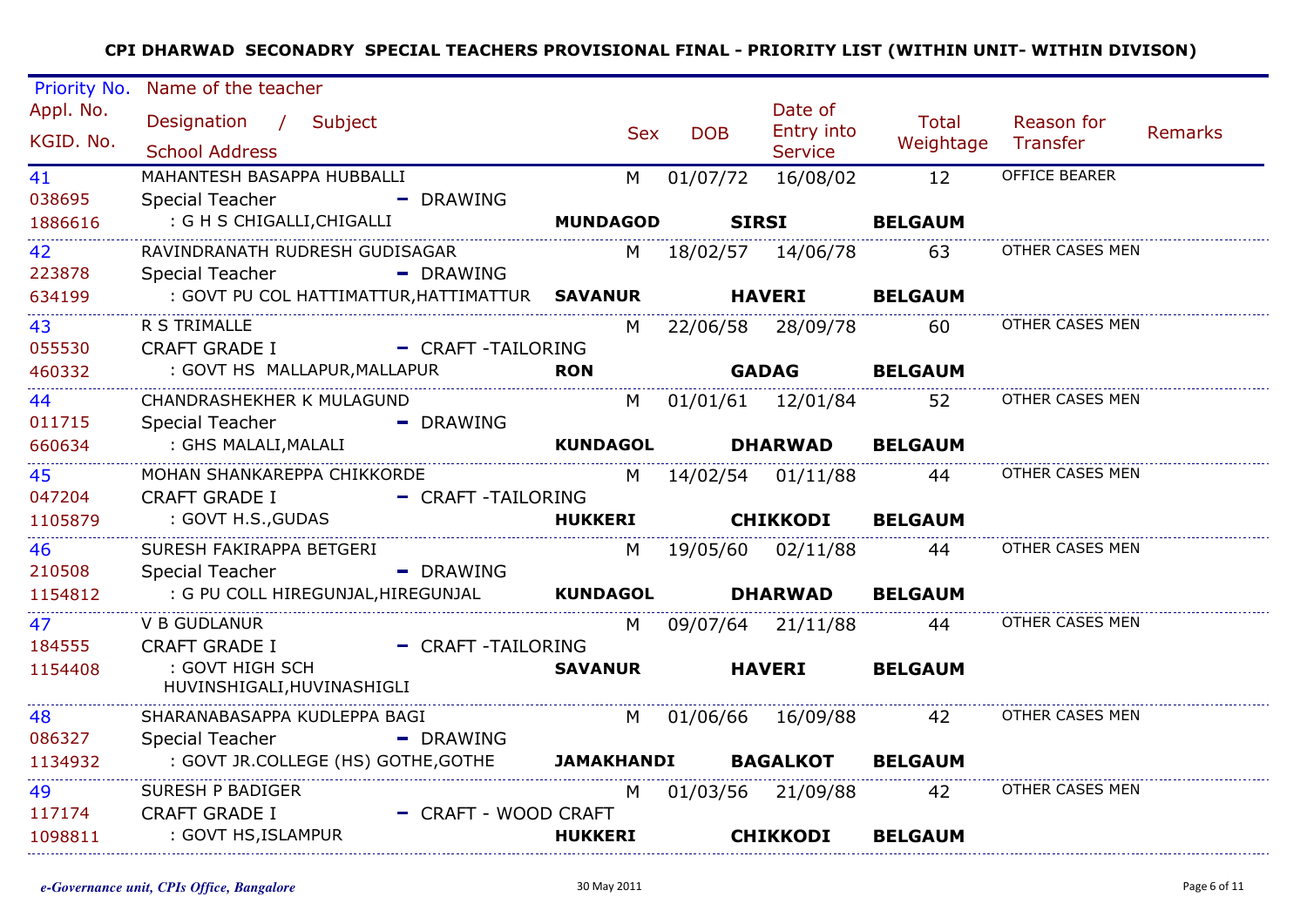| Priority No.           | Name of the teacher                                             |            |                   |                                         |                        |                                  |         |
|------------------------|-----------------------------------------------------------------|------------|-------------------|-----------------------------------------|------------------------|----------------------------------|---------|
| Appl. No.<br>KGID. No. | Designation / Subject<br><b>School Address</b>                  |            | <b>DOB</b><br>Sex | Date of<br>Entry into<br><b>Service</b> | <b>Total</b>           | Reason for<br>Weightage Transfer | Remarks |
| 50                     | SHIVANAND RAMACHANDRA PODDAR                                    |            |                   |                                         | 42                     | OTHER CASES MEN                  |         |
| 038203                 | - DRAWING<br><b>Special Teacher</b>                             |            | M 03/02/65        | 02/11/88                                |                        |                                  |         |
| 1016604                | : GOVT PU COLLEGE BARADOL, BARADOL                              |            |                   | <b>CHADACHAN BIJAPUR</b>                | <b>BELGAUM</b>         |                                  |         |
|                        | NINGAPPA NISHEMAPPA DIDAGUR                                     |            |                   |                                         |                        | OTHER CASES MEN                  |         |
| 51<br>233169           | - DRAWING<br>Special Teacher                                    |            |                   | M 20/07/67 02/11/88 42                  |                        |                                  |         |
| 1153909                | : GOVT HIGH SCH BANNUR,BANNUR                                   |            |                   |                                         |                        |                                  |         |
|                        | H SCH BANNUR,BANNUR <b>SHIGGOAN HAVERI BELGAUM</b>              |            |                   |                                         |                        |                                  |         |
| 52                     | GANAPATI MARUTEPPA SHAHAPUR                                     |            |                   |                                         | M 01/07/68 02/11/88 42 | OTHER CASES MEN                  |         |
| 222019                 | Special Teacher - DRAWING                                       |            |                   |                                         |                        |                                  |         |
| 1106179                | : GOVT HIGHSCHOOL SANGAL,SANGAL RAMDURG BELGAUM BELGAUM         |            |                   |                                         |                        |                                  |         |
| 53                     | AJITKUMAR RAMACHANDRA KONNUR                                    |            |                   | M 19/08/65 05/11/88                     | 42                     | OTHER CASES MEN                  |         |
| 123753                 | <b>CRAFT GRADE II</b><br>- CRAFT -TAILORING                     |            |                   |                                         |                        |                                  |         |
| 1155445                | : GOVT HIGHSCHOOL CHIKOPPA, CHIKOPPA SOUNDATTI BELGAUM BELGAUM  |            |                   |                                         |                        |                                  |         |
| 54                     | REVANASIDDAPPA LAXMANRAO DODDAPATTAR M 01/03/59 17/11/88 42     |            |                   |                                         |                        | OTHER CASES MEN                  |         |
| 031114                 | Special Teacher - - - - - - - DRAWING                           |            |                   |                                         |                        |                                  |         |
| 1107478                | : GOVT HS LINGANUR,LINGNUR <b>STANDAR JAMAKHANDI BAGALKOT</b>   |            |                   |                                         | <b>BELGAUM</b>         |                                  |         |
| 55                     | DUNDAPPA BHEERAPPA BHEERAPPAGOL M 01/06/64 18/11/88 42          |            |                   |                                         |                        | OTHER CASES MEN                  |         |
| 063677                 | - CRAFT -HORTICULTURE<br><b>CRAFT GRADE I</b>                   |            |                   |                                         |                        |                                  |         |
| 1075255                | : GOVT HIGH SCHOOL NAGAVI BK, NAGAVI BK SINDAGI BIJAPUR BELGAUM |            |                   |                                         |                        |                                  |         |
| 56                     | SHIDRAMAPPA S HODLUR                                            |            |                   |                                         | M 01/06/59 21/11/88 42 | OTHER CASES MEN                  |         |
| 178043                 | <b>Special Teacher</b><br>- DRAWING                             |            |                   |                                         |                        |                                  |         |
| 1047363                | : GUHS GUDUR S C,GUDUR                                          |            |                   | HUNAGUND BAGALKOT BELGAUM               |                        |                                  |         |
| 57                     | RANGAPPA BHIMAPPA TUGGALDONI                                    |            |                   |                                         | M 01/06/63 21/11/88 42 | OTHER CASES MEN                  |         |
| 064020                 | Special Teacher - The DRAWING                                   |            |                   |                                         |                        |                                  |         |
| 1107138                | : GOVT HIGHSCHOOL<br>MURAKIBHAVI,MURAKIBHAVI                    |            |                   | <b>BAILHONGAL BELGAUM</b>               | <b>BELGAUM</b>         |                                  |         |
| 58                     | IRAPPA SHIVAPPA TALWAR                                          |            |                   |                                         | M 01/05/64 22/11/88 42 | OTHER CASES MEN                  |         |
| 137929                 | <b>CRAFT GRADE I</b><br>- CRAFT -TAILORING                      |            |                   |                                         |                        |                                  |         |
| 995210                 | : GOVT HS KOUJAGERI,KAUJAGERI                                   | <b>RON</b> |                   | <b>GADAG BELGAUM</b>                    |                        |                                  |         |
|                        |                                                                 |            |                   |                                         |                        |                                  |         |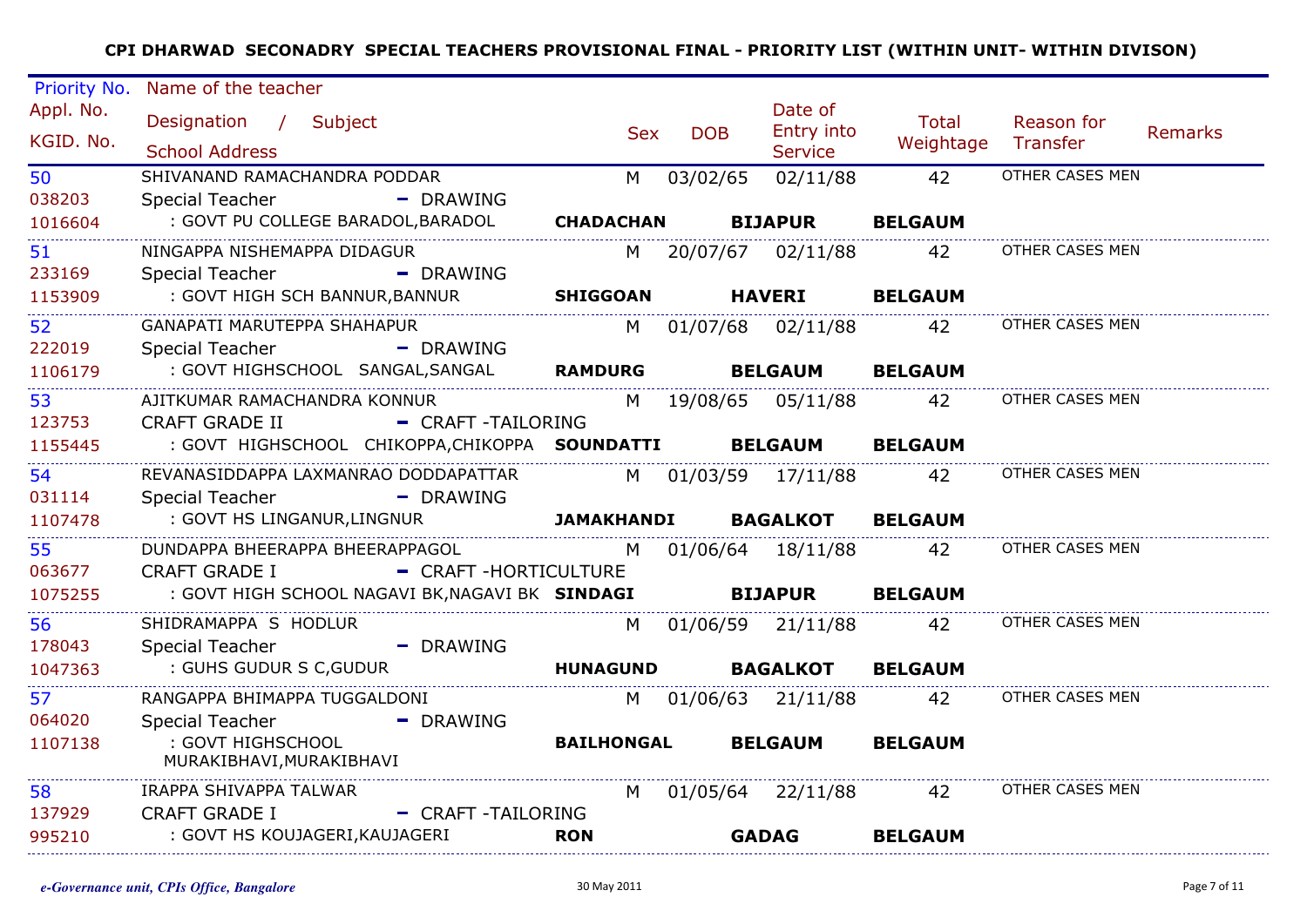|                        | Priority No. Name of the teacher                                          |                     |                                  |                       |                        |                                        |                |
|------------------------|---------------------------------------------------------------------------|---------------------|----------------------------------|-----------------------|------------------------|----------------------------------------|----------------|
| Appl. No.<br>KGID. No. | Designation / Subject                                                     | <b>Sex</b>          | <b>DOB</b>                       | Date of<br>Entry into | <b>Total</b>           | Reason for                             | <b>Remarks</b> |
|                        | <b>School Address</b>                                                     |                     |                                  | <b>Service</b>        | Weightage              | Transfer                               |                |
| 59                     | GANGADHAR VEERAPPA GEDAGERI                                               | M                   | 05/06/62                         | 17/12/88              | 42                     | OTHER CASES MEN                        |                |
| 065907                 | Special Teacher - DRAWING                                                 |                     |                                  |                       |                        |                                        |                |
| 1047523                | : GOVT HS KUNTOJI, KUNTOJI                                                | <b>RON</b>          | <b>Example 19 Service SCADAG</b> |                       | <b>BELGAUM</b>         |                                        |                |
| 60                     | KRISHNA ROOPASHING RATHOD                                                 |                     |                                  | M 01/06/65 28/12/88   | 42                     | OTHER CASES MEN                        |                |
| 132417                 | <b>CRAFT GRADE I</b><br>- CRAFT-HORTICULTURE                              |                     |                                  |                       |                        |                                        |                |
| 1191732                |                                                                           |                     |                                  | <b>CHIKKODI</b>       | <b>BELGAUM</b>         |                                        |                |
| 61                     | MUKUNDRAO GOVINDRAO INAMADAR                                              |                     |                                  |                       |                        | M 13/12/57 04/11/82 41 OTHER CASES MEN |                |
| 041497                 | $-MUSIC$<br>Special Teacher North Special Teacher                         |                     |                                  |                       |                        |                                        |                |
| 697043                 | : GOVT CHINTMANRAO PU COLLEGE<br>W.NO.24.BGM.CITY., W.NO.24.BGM.CITY.     | <b>BELGAUM CITY</b> |                                  | <b>BELGAUM</b>        | <b>BELGAUM</b>         |                                        |                |
| 62                     | M C HIREMATH                                                              |                     |                                  | M 01/10/57 23/07/88   |                        | 40 OTHER CASES MEN                     |                |
| 231416                 | CRAFT GRADE I - CRAFT -HORTICULTURE                                       |                     |                                  |                       |                        |                                        |                |
| 1039892                | : GOVT HIGH SCHOOL<br>SHYADGUPPI,SHYADGUPPI                               | <b>HANAGAL</b>      |                                  | <b>HAVERI</b>         | <b>BELGAUM</b>         |                                        |                |
| 63                     | RAMACHANDRA YALLAPPA KATHI                                                | M 10/07/58 22/09/88 |                                  |                       | 38                     | OTHER CASES MEN                        |                |
| 238852                 | <b>Special Teacher</b><br>- DRAWING                                       |                     |                                  |                       |                        |                                        |                |
| 1099644                | : GOVT.H.S.MAVANUR,MAVANUR                                                | <b>HUKKERI</b>      |                                  | CHIKKODI BELGAUM      |                        |                                        |                |
| 64                     | <b>ASHOK F KONISAGAR</b>                                                  | M                   |                                  | 20/07/64 28/06/91     | 38                     | OTHER CASES MEN                        |                |
| 232665                 | - DRAWING<br>Special Teacher                                              |                     |                                  |                       |                        |                                        |                |
| 1100256                | : SRI MURARJI DESAI HS NEGLUR,NEGLUR HAVERI                               |                     |                                  | <b>HAVERI</b>         | <b>BELGAUM</b>         |                                        |                |
| 65                     | SHIVANAND IRAPPA HIPPARAGI                                                | M                   |                                  |                       | 36                     | OTHER CASES MEN                        |                |
| 179795                 | Special Teacher - CRAFT -AGRICULTURE                                      |                     |                                  |                       |                        |                                        |                |
| 1197908                | : GOVT HS KULAHALLI, KULAHALLI                                            |                     |                                  |                       |                        |                                        |                |
| 66                     | VISHWANATHYYA V HIREMATH                                                  |                     |                                  |                       | M 04/12/55 03/03/92 36 | OTHER CASES MEN                        |                |
| 236837                 | <b>CRAFT GRADE II</b><br>- CRAFT -TAILORING                               |                     |                                  |                       |                        |                                        |                |
| 1198975                | : GOVT. HIGH SCHOOL JAINAPUR,JAINAPUR <b>BIJAPUR   RURAL      BIJAPUR</b> |                     |                                  |                       | <b>BELGAUM</b>         |                                        |                |
|                        |                                                                           |                     |                                  |                       |                        |                                        |                |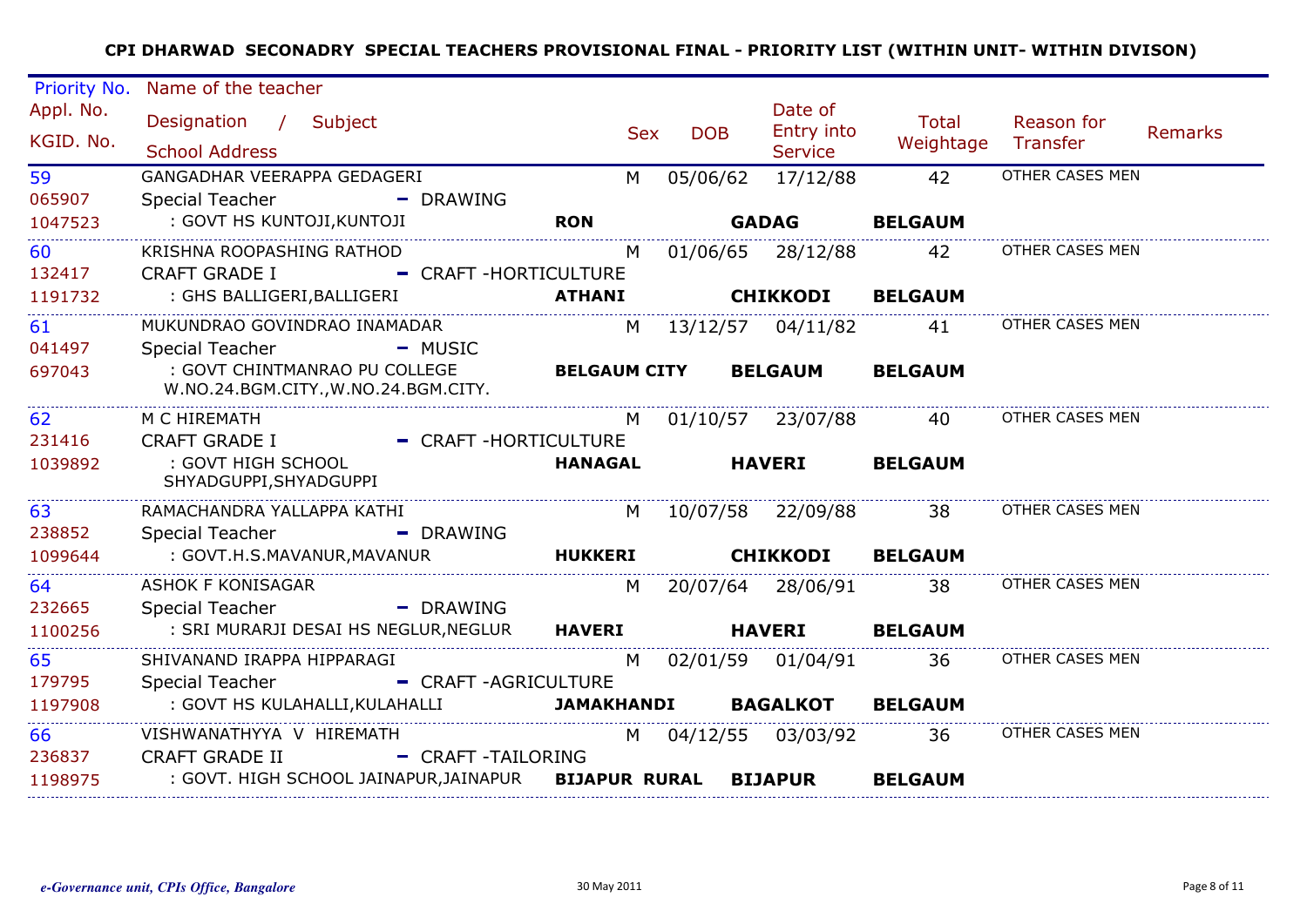| Priority No.           | Name of the teacher                                                               |                   |                   |                                         |                        |                                        |         |
|------------------------|-----------------------------------------------------------------------------------|-------------------|-------------------|-----------------------------------------|------------------------|----------------------------------------|---------|
| Appl. No.<br>KGID. No. | Designation / Subject<br><b>School Address</b>                                    |                   | <b>DOB</b><br>Sex | Date of<br>Entry into<br><b>Service</b> | Total<br>Weightage     | Reason for<br>Transfer                 | Remarks |
| 67                     | SHIVAPRAKASHSWAMI S SARAGANACHARAMATH                                             |                   | M 01/06/58        | 04/11/88                                | 35                     | OTHER CASES MEN                        |         |
| 222416                 | - DRAWING<br>Special Teacher                                                      |                   |                   |                                         |                        |                                        |         |
| 1153636                | : GOVT PB PU JR.COLL.<br>JAMAKHANDI, JAMAKHANDI WARD.NO.15                        | <b>JAMAKHANDI</b> |                   | <b>BAGALKOT</b>                         | <b>BELGAUM</b>         |                                        |         |
| 68                     | SANGAPPA N UNDI                                                                   |                   |                   |                                         |                        | M 22/05/65 13/08/91 34 OTHER CASES MEN |         |
| 233518                 | - CRAFT -TAILORING<br><b>CRAFT GRADE I</b>                                        |                   |                   |                                         |                        |                                        |         |
| 998251                 | : GOVT HIGH SCHOOL MAROL, MAROL <b>HAVERI HAVERI BELGAUM</b>                      |                   |                   |                                         |                        |                                        |         |
| 69 11                  | K E ARKACHARI                                                                     |                   |                   |                                         | M 23/05/55 20/09/91 34 | OTHER CASES MEN                        |         |
| 058685                 | <b>Special Teacher</b><br>- DRAWING                                               |                   |                   |                                         |                        |                                        |         |
| 1238784                | : GOVT HIGH SCHOOL HIREBIDARI, HIREBIDARI RANNEBENNUR HAVERI BELGAUM              |                   |                   |                                         |                        |                                        |         |
| 70                     | MOHANADAS PATIL                                                                   |                   |                   |                                         | M 20/07/58 20/11/89 33 | OTHER CASES MEN                        |         |
| 104267                 | Special Teacher - DRAWING                                                         |                   |                   |                                         |                        |                                        |         |
| 1090803                | 1S BARADWAD,BARADAWAD <b>KUNDAGOL DHARWAD BELGAUM</b><br>: GHS BARADWAD,BARADAWAD |                   |                   |                                         |                        |                                        |         |
| 71                     | INDUDHAR GANGAPPA RITTI                                                           |                   |                   |                                         |                        | M 01/01/57 26/06/91 32 OTHER CASES MEN |         |
| 132042                 | CRAFT GRADE I - CRAFT -AGRICULTURE                                                |                   |                   |                                         |                        |                                        |         |
| 1092049                | : GOVT P U COL SAVANUR, SAVANUR WARD NO SAVANUR HAVERI                            |                   |                   |                                         | <b>BELGAUM</b>         |                                        |         |
| 72                     | PRAKASH NARAYAN JAMBAVALIKAR                                                      |                   |                   |                                         |                        | M 19/09/59 20/07/96 28 OTHER CASES MEN |         |
| 026300                 | - DRAWING<br>Special Teacher                                                      |                   |                   |                                         |                        |                                        |         |
| 1330159                | : GOVT HIGHSCHOOL JAGALPET, JAGALBET JOIDA SIRSI BELGAUM                          |                   |                   |                                         |                        |                                        |         |
| 73                     | RAJENDRAKUMAR T CHAVAN                                                            |                   |                   |                                         |                        | M 09/07/64 16/12/88 27 OTHER CASES MEN |         |
| 136005                 | <b>CRAFT GRADE I</b><br>- CRAFT-TAILORING                                         |                   |                   |                                         |                        |                                        |         |
| 1377664                | : GOVT HIGHSCHOOL<br>SOUNDATTI,SOUNDATTI                                          |                   |                   | SOUNDATTI BELGAUM BELGAUM               |                        |                                        |         |
| 74                     | MOHOMMEDRAFI M JAMADAR                                                            |                   |                   |                                         | M 02/07/62 07/10/93 24 | OTHER CASES MEN                        |         |
| 210314                 | <b>CRAFT GRADE I</b><br>- CRAFT -SERICULTURE                                      |                   |                   |                                         |                        |                                        |         |
|                        | 1132897 : GOVT HS MADARAKHANDI, MADARAKANDI JAMAKHANDI BAGALKOT                   |                   |                   |                                         | <b>BELGAUM</b>         |                                        |         |
|                        |                                                                                   |                   |                   |                                         |                        |                                        |         |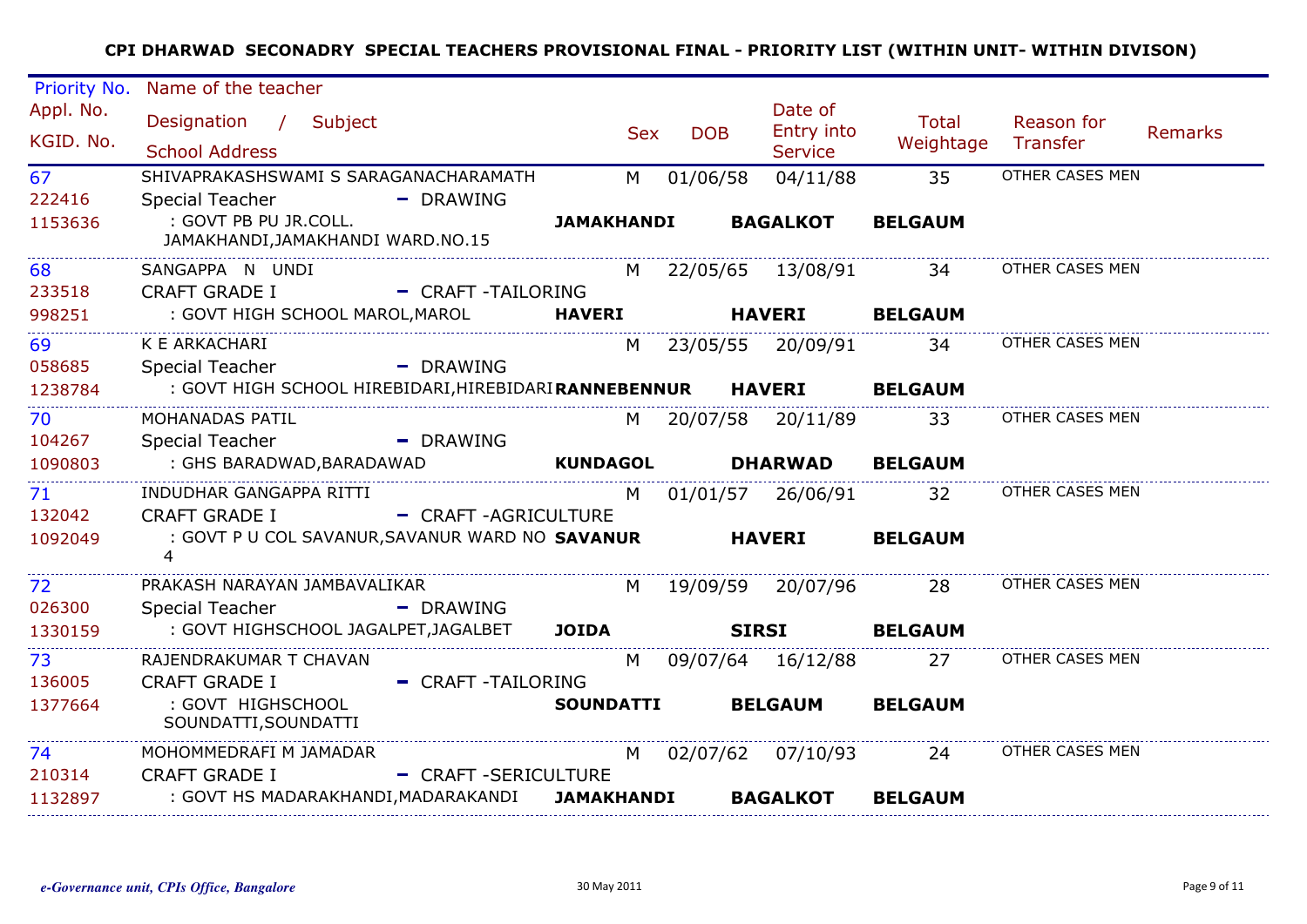| Priority No.               | Name of the teacher                                               |                   |            |                       |                        |                                       |         |
|----------------------------|-------------------------------------------------------------------|-------------------|------------|-----------------------|------------------------|---------------------------------------|---------|
| Appl. No.<br>KGID. No.     | Designation / Subject                                             | <b>Sex</b>        | <b>DOB</b> | Date of<br>Entry into | Total<br>Weightage     | Reason for<br>Transfer                | Remarks |
|                            | <b>School Address</b>                                             |                   |            | <b>Service</b>        |                        |                                       |         |
| 75                         | <b>SHIVAKUMAR</b>                                                 | M                 | 01/06/62   | 01/10/88              | 23                     | OTHER CASES MEN                       |         |
| 087114                     | Special Teacher<br>$-MUSIC$                                       |                   |            |                       |                        |                                       |         |
| 1028415                    | : GOVT GIRLS JR.COLLEG<br>JAMKHANDI, JAMAKHANDI WARD.NO.9         | <b>JAMAKHANDI</b> |            | <b>BAGALKOT</b>       | <b>BELGAUM</b>         |                                       |         |
| 76                         | H S RAJANAL                                                       | M                 |            | 09/06/60  13/10/88    | 22                     | OTHER CASES MEN                       |         |
| 243565                     | Special Teacher - DRAWING                                         |                   |            |                       |                        |                                       |         |
| 2168777                    | : GHS SRI.J.D.RADDER.MUSTAGERI, MUSTIGERI BADAMI BAGALKOT BELGAUM |                   |            |                       |                        |                                       |         |
| 77                         | DEMAPPA BASAVANTAPPA MELAVANKI                                    |                   |            | M 21/12/75 01/06/02   | 16                     | OTHER CASES MEN                       |         |
| 119983                     | Special Teacher - - - - - - DRAWING                               |                   |            |                       |                        |                                       |         |
| 1886304                    | : GOVT HIGHSCHOOL<br>TURKARSHIGIHALLI, TURKARSHIGIHALLI           | <b>BAILHONGAL</b> |            | <b>BELGAUM</b>        | <b>BELGAUM</b>         |                                       |         |
| 78                         | V R GAIKWAD                                                       |                   |            |                       | M 22/07/75 24/06/02 16 | OTHER CASES MEN                       |         |
| 131411                     | Special Teacher<br>$\blacksquare$ DRAWING                         |                   |            |                       |                        |                                       |         |
| 2250648                    | : GOVT HIGH SCH KUNNUR,KUNNUR                                     | SHIGGOAN          |            | <b>HAVERI</b>         | <b>BELGAUM</b>         |                                       |         |
| 79                         | SURESH APPASAHEB PATIL                                            |                   |            | M 01/06/71 25/07/02   | 10                     | OTHER CASES MEN                       |         |
| 065486                     | <b>Special Teacher</b><br>- DRAWING                               |                   |            |                       |                        |                                       |         |
| 1947535                    | : GOVT URDU HS RABAKAVI, JAMAKHANDI<br>WARD.NO.30                 | <b>JAMAKHANDI</b> |            | <b>BAGALKOT</b>       | <b>BELGAUM</b>         |                                       |         |
| 80                         | KALAPPA VITTAL BADIGER                                            |                   |            |                       |                        | M 01/06/68 22/07/02 8 OTHER CASES MEN |         |
| 037773                     | Special Teacher - - - - - DRAWING                                 |                   |            |                       |                        |                                       |         |
| 1886430                    | : JONIOR COLLEGE MUNDGOD, MUNDAGOD<br><b>TOWN</b>                 | <b>MUNDAGOD</b>   |            | <b>SIRSI</b>          | <b>BELGAUM</b>         |                                       |         |
| 81                         | SANGAMESH ANANDAPPA KANGAL                                        |                   |            |                       | M 01/06/78 13/07/05 4  | OTHER CASES MEN                       |         |
| 233718                     | <b>Special Teacher</b><br>- DRAWING                               |                   |            |                       |                        |                                       |         |
| 2108877                    | : GOVT H.S.,BENIWAD                                               | <b>HUKKERI</b>    |            | <b>CHIKKODI</b>       | <b>BELGAUM</b>         |                                       |         |
| ____________________<br>82 | RAMAPURAMATH GANGADHAR                                            | M.                |            | 10/10/78 02/09/08 4   |                        | OTHER CASES MEN                       |         |
| 208853                     | Special Teacher<br>$\blacksquare$ DRAWING                         |                   |            |                       |                        |                                       |         |
| 2095610                    | : GOVT HIGH SCH HOSAHALLI, HOSAHALLI SAVANUR                      |                   |            | <b>HAVERI</b>         | <b>BELGAUM</b>         |                                       |         |
|                            |                                                                   |                   |            |                       |                        |                                       |         |